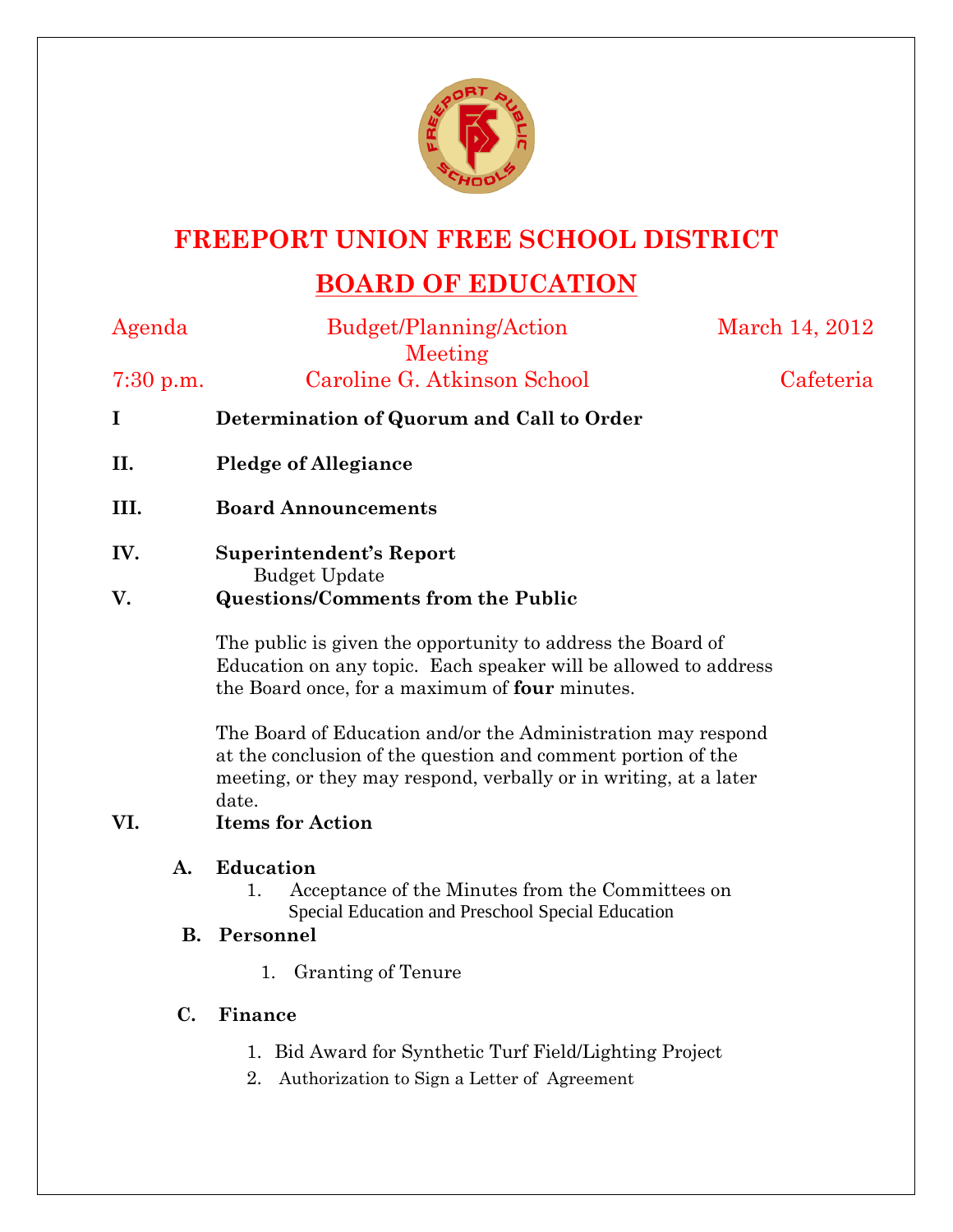- **VII. Review of the tentative Agenda for March 28, 2012, Board of Education Action Meeting.**
- **VIII. Board Comments**
- **IX. Superintendent's Comments**
- **X. Adjournment**
- **XI. Next Meeting**

The next meeting of the Board of Education will be held on March 28, 2012, at Freeport High School.

All meetings begin at 7:30 p.m. unless otherwise noted.

Register to vote: Monday through Friday between 8:30 a.m. and 3:30 p.m. at the Administration Building, 235 N. Ocean Avenue.

**Visit our website at www.freeportschools.org**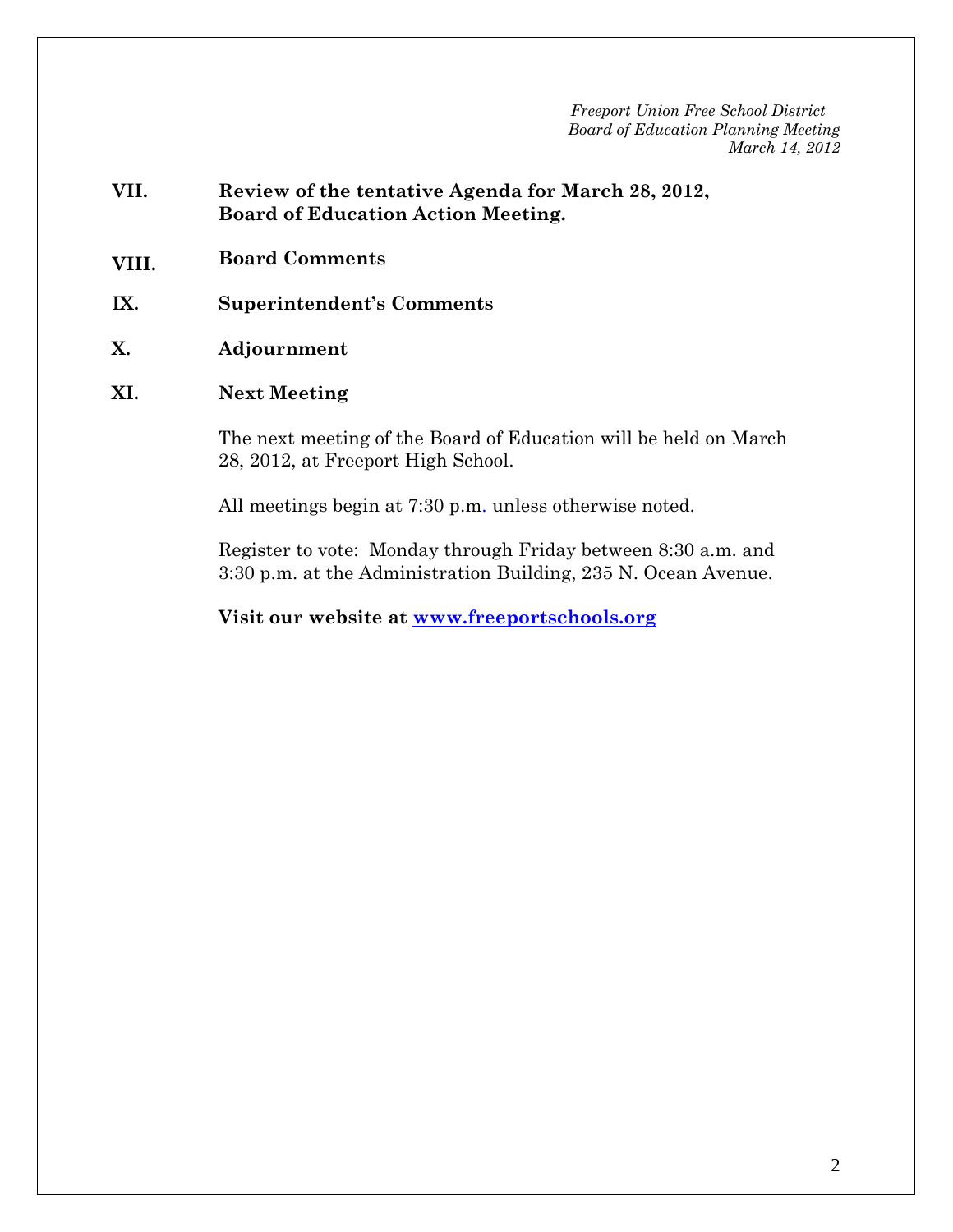**A. 1.** 

#### **Education**

#### **CSE/CPSE Minutes**

**BE IT RESOLVED,** that the Board of Education of the Freeport Union Free School District hereby accepts the minutes of the meetings of the Committees on Special Education and Preschool Special Education for the following dates:

December 10, 12, 20, 2011

January 4, 5, 6, 9, 10, 13, 18, 23, 24, 25, 27, 31, 2012

February 1, 3, 6, 7, 8, 9, 10, 13, 14, 15, 16, 28, 29, 2012

March 1, 2012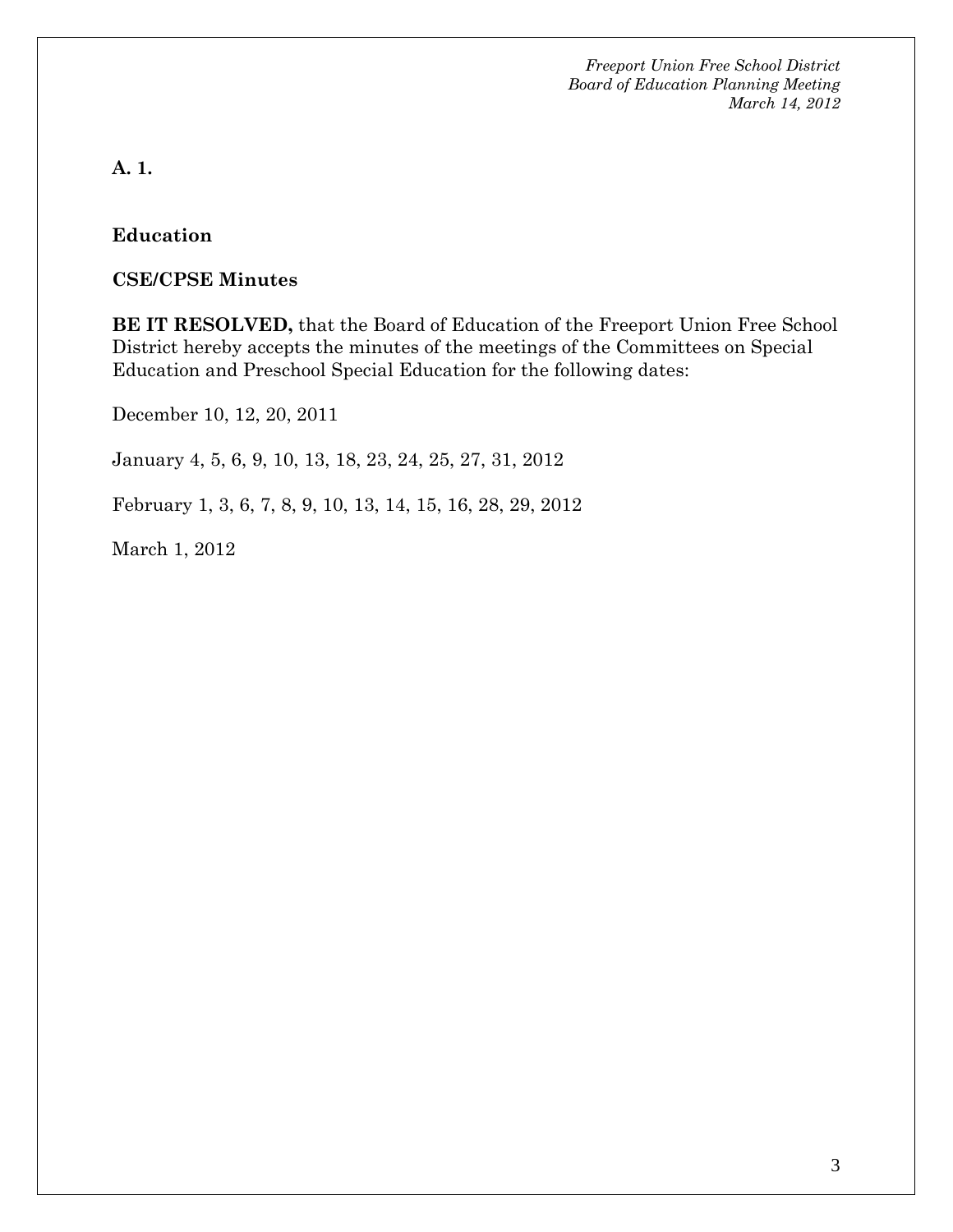**B. 1.** 

**Personnel** 

## **Granting of Tenure**

**BE IT RESOLVED,** that the Board of Education of the Freeport Union Free School District hereby grants tenure status to the following individual(s):

| Administrator(s)     |            |                     |                |  |
|----------------------|------------|---------------------|----------------|--|
| Name                 | School     | Tenure Area         | Tenure Date    |  |
| Ernest J. Kight, Jr. | <b>FHS</b> | Principal           | March 26, 2012 |  |
| Nelson Holland       | <b>FHS</b> | Assistant Principal | March 26, 2012 |  |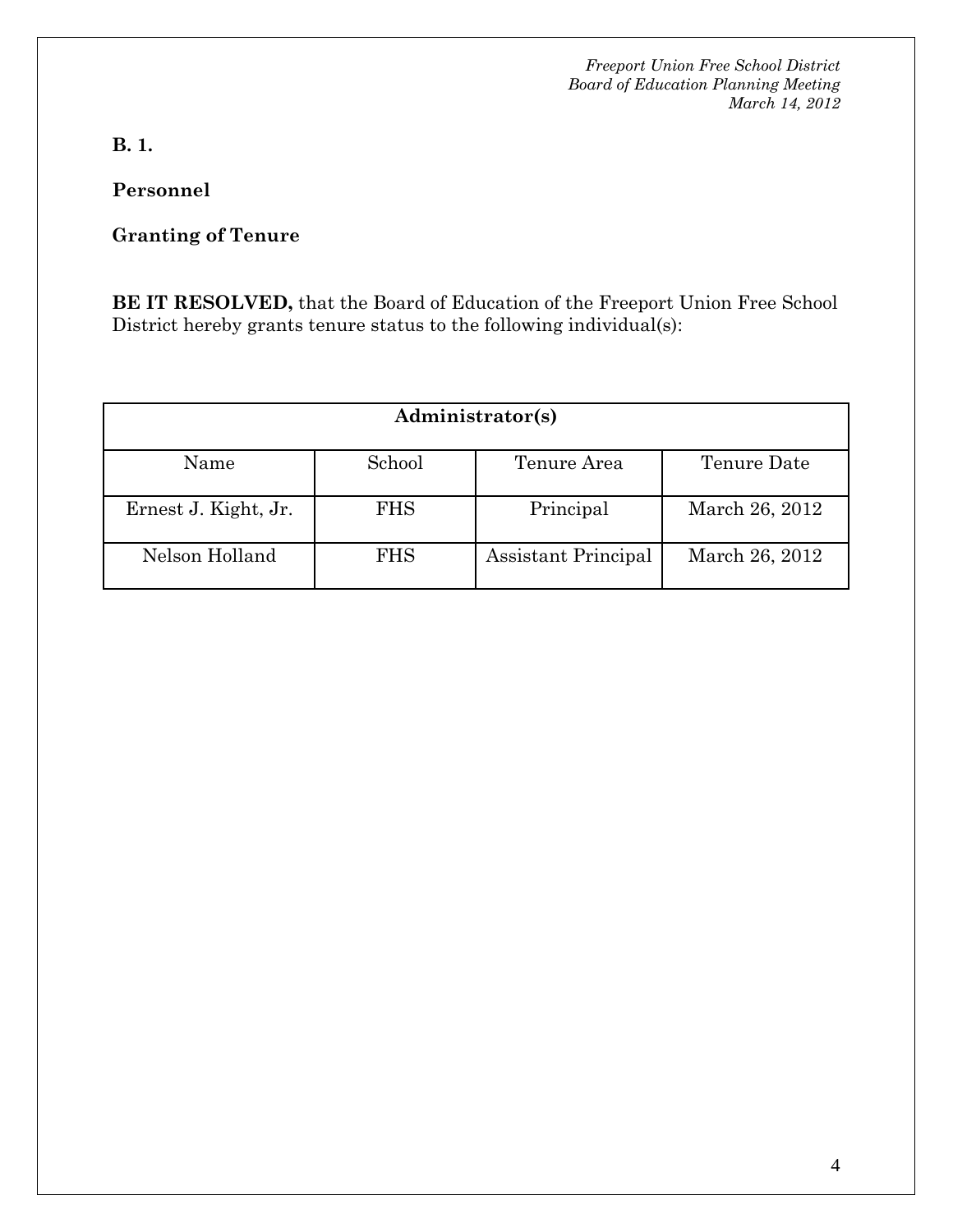**C. 1.** 

**Finance** 

## **Acceptance of a Bid Award Recommendation for Freeport High School – Synthetic Turf Field/Lighting Project**

**BE IT RESOLVED**, that the Board of Education of the Freeport Union Free School District, hereby awards a combined contract for the Synthetic Turf Field construction and the Field Lighting electrical work, along with the selected Alternates #3 and #6 at Freeport High School to the LandTek Group, Inc. at a negotiated combined contract cost of \$1,606,000.